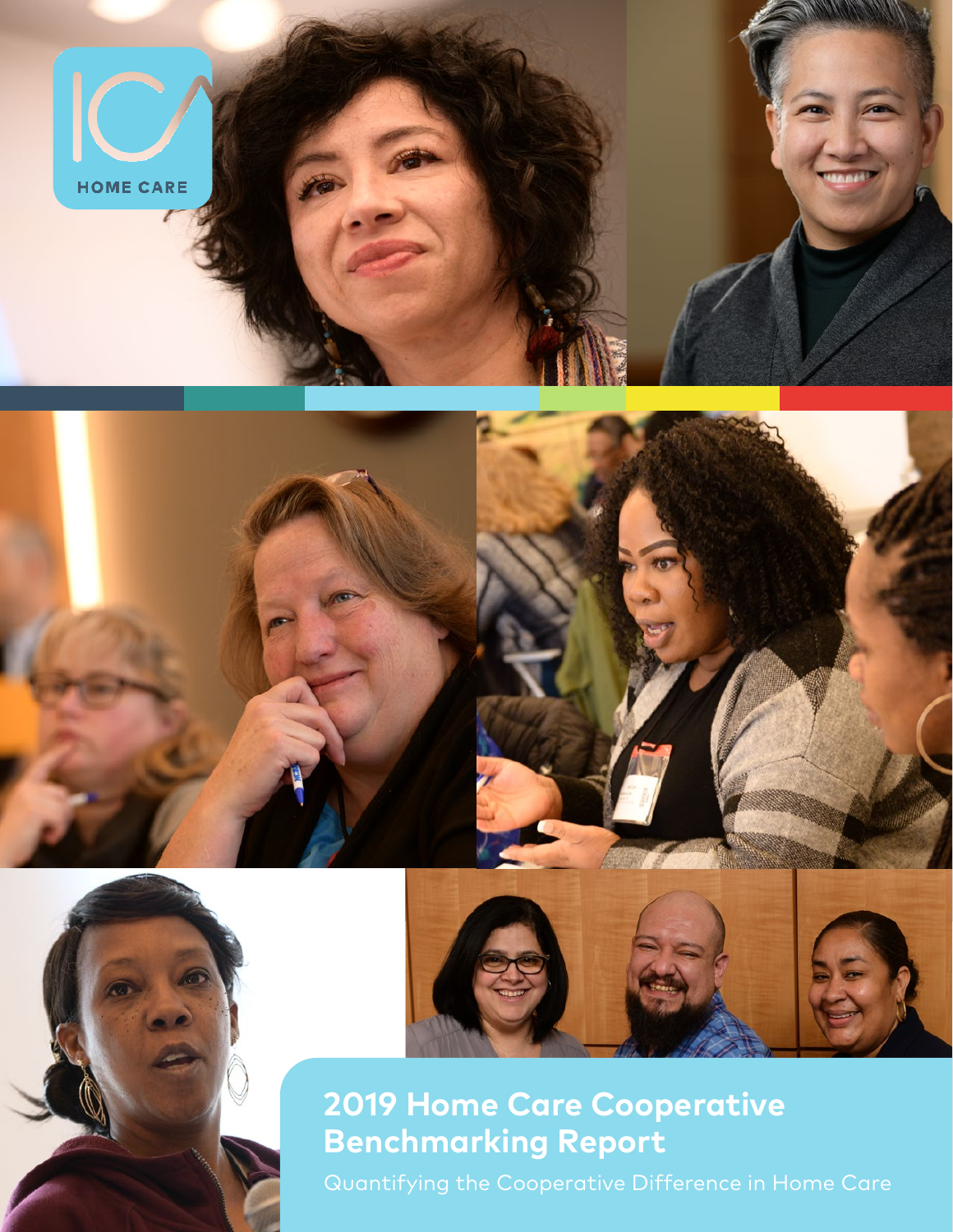# **Table of Contents**

- **About the Report 03**
- **Key Findings (based on CY 2018 data) 04**
- **Considerations for a Competitive and Crowded Industry 05**
	- **▸ Data Segments**
	- **▸ Industry Consolidation**
	- **▸ Increased Competition**
	- **▸ Undervalued Work**

| 06        | The Cooperative Difference in Home Care                                                                   |  |  |  |  |
|-----------|-----------------------------------------------------------------------------------------------------------|--|--|--|--|
| 06        | The Four Pillars of the Cooperative Difference<br>$\blacktriangleright$ .                                 |  |  |  |  |
| 06        | <b>Cooperatives</b><br><b>Increase in Total Sector Revenue</b><br><b>Total Client Hours Drive Revenue</b> |  |  |  |  |
| <b>O7</b> | <b>Caregivers</b><br>A Shortage of Good Caregiving Jobs<br><b>Wages</b>                                   |  |  |  |  |
| 09        | <b>Clients</b><br>A Commitment to Caring: Turnover & Tenure                                               |  |  |  |  |
| 11        | Key Takeaways                                                                                             |  |  |  |  |

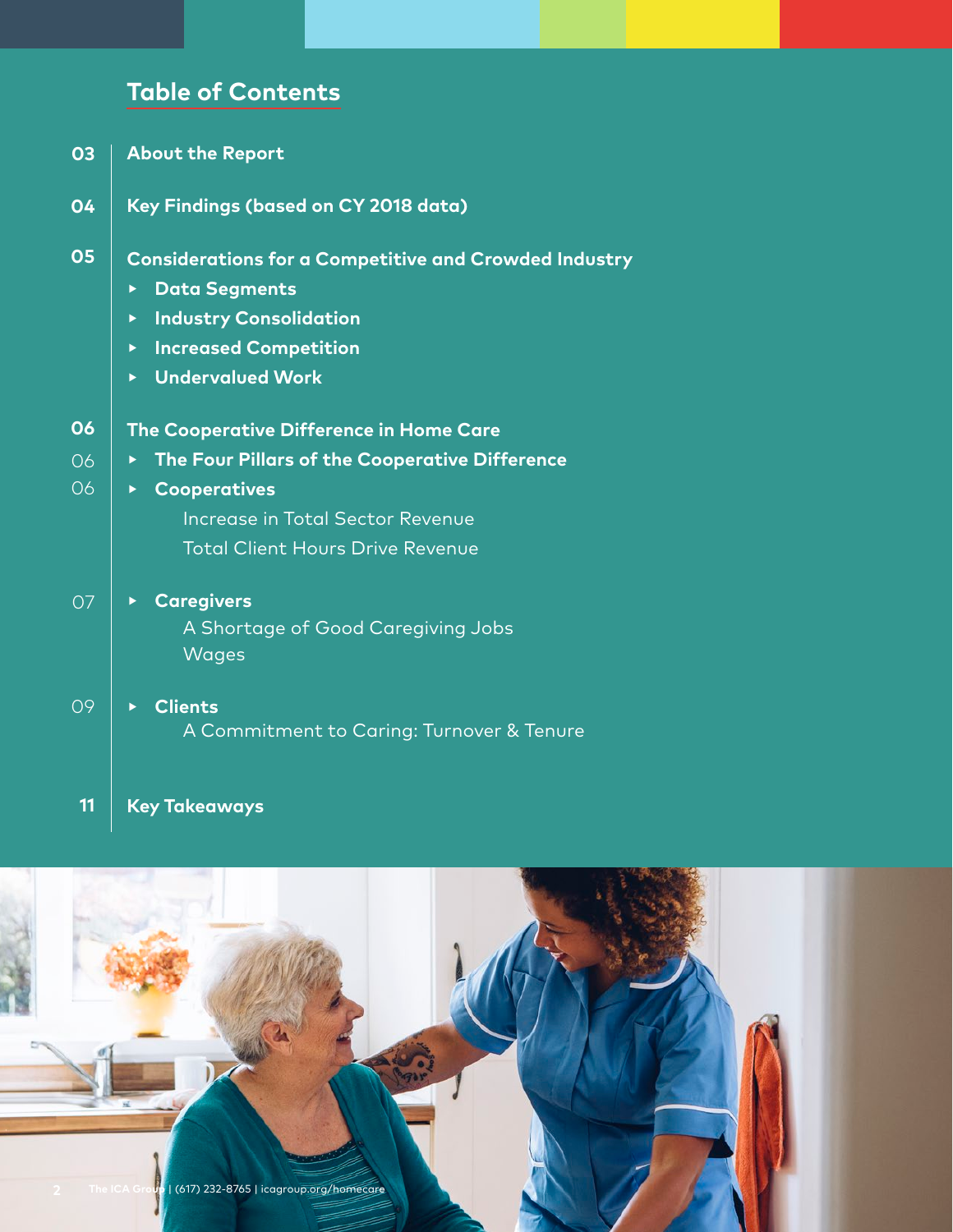# **About the Report**

The ICA Group, in partnership with the Cooperative Development Foundation (CDF), annually conducts the Home Care Cooperative Benchmarking Survey to centralize key data metrics from home care cooperatives and to demonstrate the impact the cooperative model can make in improving industry standards for caregivers and clients. The survey collects quantitative information on businesses and clients, as well as qualitative data on the challenges and opportunities experienced by cooperatives throughout the year. This multi-layered approach to understanding the experience of home care cooperatives provides a comprehensive analysis of this industry model.

The 2019 benchmarking survey was sent to 13 cooperatives in July 2019 to collect data for calendar year (CY) 2018. This report analyzes key trends from the home care cooperative sector in CY 2018, and key changes between CY 2017 and CY 2018. With the highest participation rate yet, 12 home care cooperatives completed the 2019 survey, as well as one unincorporated start-up. Nine of the reporting cooperatives were fully operational in 2018, and were used to perform the industry analysis in this report. Four of the reporting cooperatives were still in the start-up stage in 2018, and reported the opportunities and challenges they experienced during the course of the year.



**3 The ICA Group** | (617) 232-8765 | icagroup.org/homecare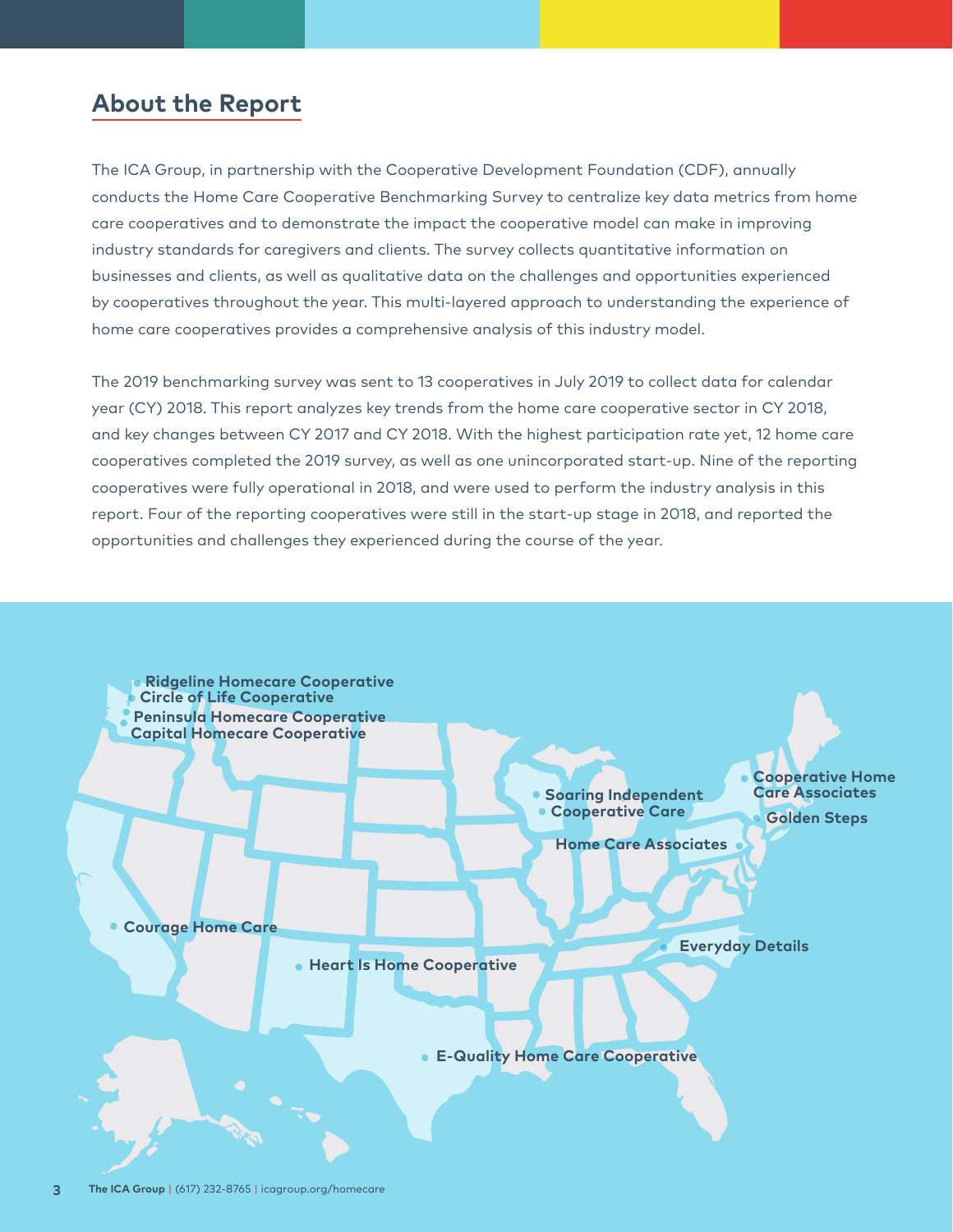# **Key Findings**

### **Business Performance**

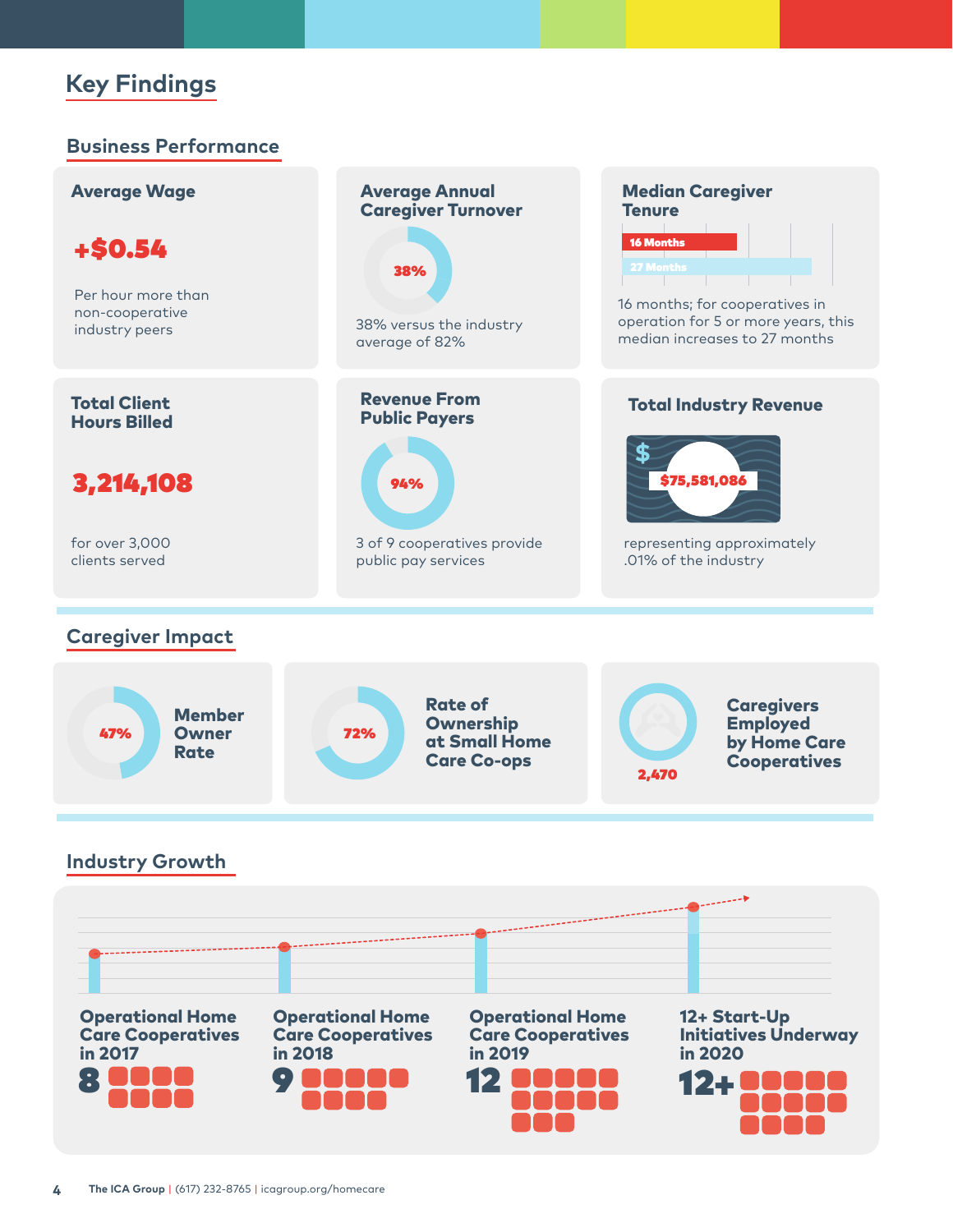# **Considerations for a Competitive and Crowded Industry**

#### **▸ Co-op Size Categories**

Participating cooperatives were sorted into segments based on their total number of employees. This data segmentation allows for a more refined analysis that compares cooperative experiences based on size. Employees are defined as cooperative members, non-member caregivers, administrative staff, and management staff.



#### **▸ Industry Consolidation**

In 2018, home care cooperatives were impacted by the exponential growth in demand for homebased caregiving services and the industry's shift to meet that demand. Large home care companies and national franchises continue to consolidate ownership and narrow home care options. These shifts create a highly competitive marketplace where agencies that have the most robust infrastructure for marketing and expedited operations compete for the attention of clients and caregivers, often to the detriment of older and smaller firms.

#### **▸ Increased Competition**

In recent years, the home care industry has seen swaths of new entrants primarily in the private pay market, but also in the public pay market (as a result of Medicaid expansion). This has further fragmented the home care industry, with little to no differentiation between providers. New entrants promise higher wages, but often fall short of providing the client hours necessary to sustain a livable income and rarely offer benefits, adequate training, or on-the-job support. The overabundance of sub-par employment options directly contributes to high industry turnover, forcing caregivers to move between firms seeking an agency that can deliver on the promise of higher wages, benefits, and flexible schedules.

### **▸ Undervalued Work**

External payers and funding sources continue to drive industry change on county, state, and federal levels. The continued expansion of Managed Care Organizations (MCOs) has increased access to home care services to previously underserved populations, but with more high-cost clients like the elderly and independently disabled, MCOs offset this higher coverage cost with low reimbursement rates and limited hours of services to home care agencies.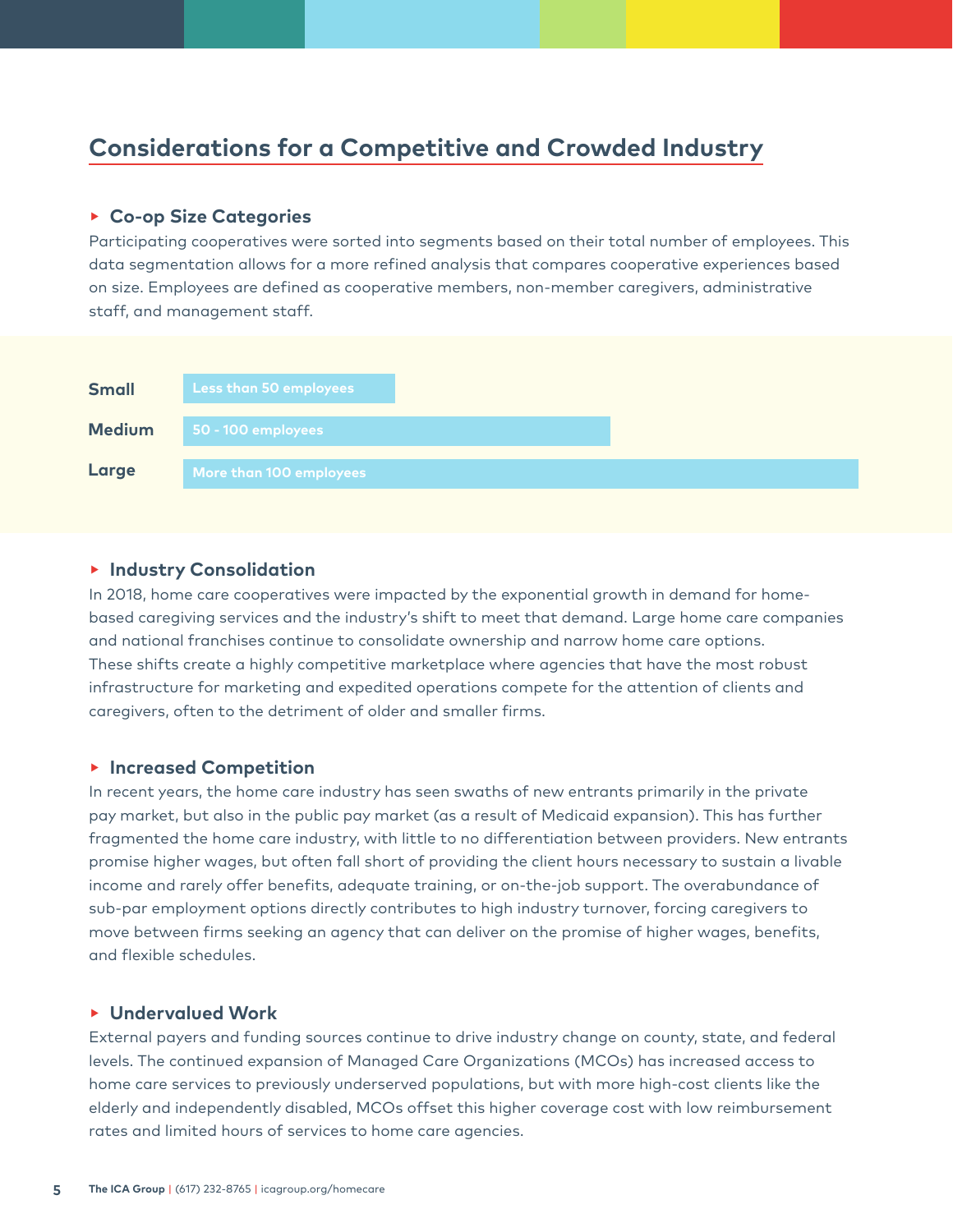# **The Cooperative Difference in Home Care**

**▸ The Four Pillars of the Cooperative Difference**



Caregiver Turnover & Tenure







Training & on the Job Supports



Leadership & Career Advancement **Opportunities** 

**▸ Cooperatives -** Increase in Total Sector Revenue

### **In 2018, the cooperative home care industry experienced a 9% increase in total revenue from the previous year.**

This growth was driven almost entirely by increases in Medicaid reimbursement rates related to state based minimum wage increases.

While home care cooperatives collected more money from payers overall, driving an increase in overall sector revenue, the changes for payer sources shifted in opposing directions. In 2018, an increase in public pay revenue resulting from state mandated minimum wage increases was counterbalanced by a decrease in private pay revenue resulting from a decrease in private pay hours.

**20% Private Pay Sources**

**7% Public Pay Sources**

Private pay clients hire agencies directly by paying out-of-pocket or through independently purchased long-term care insurance. These clients typically pay higher rates for care and are easier to onboard and serve from an administrative standpoint. Therefore, private pay clients are attractive to all home care agencies. However, competition for these clients is fierce, and smaller agencies with less capacity for marketing and sales struggle to attract enough of these clients to stabilize operations. Competition in the private pay market has increased year over year as demand for home care services continues to grow. Both continued consolidation of larger national home care companies and an ever-increasing number of new national franchises entering local markets are adding significant competitive pressure to the marketplace. As a result, home care cooperatives need to invest in marketing and sales to keep up.

| Year | <b>Public Pay Mix</b> | <b>Private Pay Mix</b> | <b>Total Revenue</b> | <b>Total Client Hours</b> |
|------|-----------------------|------------------------|----------------------|---------------------------|
| 2017 | 94%                   | 3%                     | $$76.5$ mil*         | $3.2$ mil                 |
| 2018 | 96%                   | 4%                     | \$70.5 mil           | $3.4$ mil                 |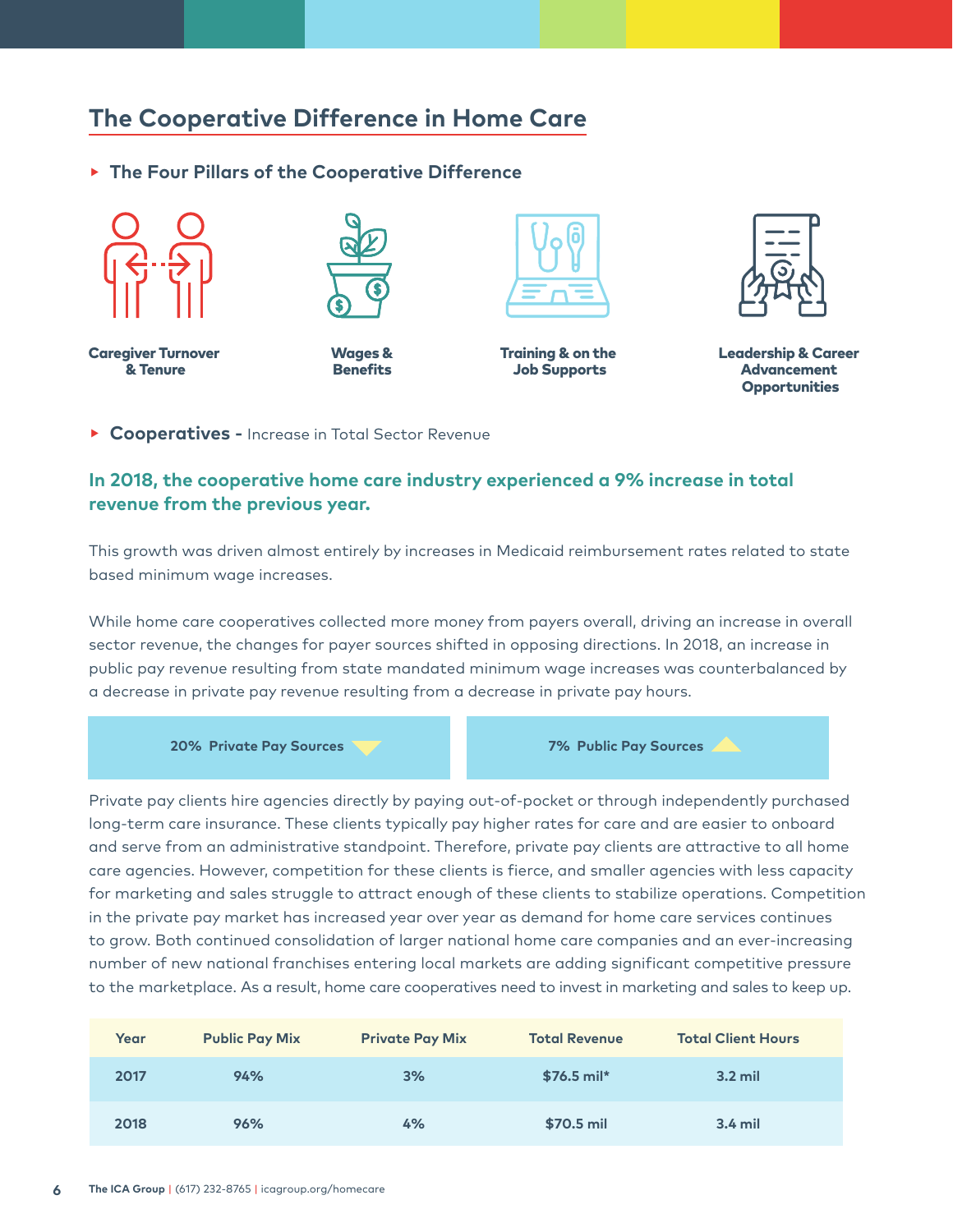Depending on a cooperative's payer mix, the strategy for acquiring clients can differ. Private pay clients require targeted and responsive marketing. While this method can be time- and energyintensive, when done systematically, it can bring high returns to the financial stability of a cooperative. Public pay clients have varying options when choosing a home care provider. If located in a state that utilizes Managed Care Organizations (MCO), they are often limited to selecting a provider from within an MCO network. Being added as a provider to an MCO network requires overcoming costly and time-consuming hurdles, but provides a more direct path to a larger pool of potential clients. In both cases, strong referral partnerships prove critical for home care cooperatives whose primary market differentiator is the "cooperative difference"—higher quality, consistent care from committed caregivers—which is most effectively sold through direct communication and proof of concept.

### **In 2018, the home care cooperative industry witnessed a 6% decrease in overall client hours, with the majority of cooperatives experiencing losses.**

For private pay cooperatives, much of this downturn is the result of greater competition in the marketplace and the related difficulty in identifying and attracting private pay clients in a crowded field. For public pay cooperatives, the primary challenge has been cost cutting by MCOs. MCOs receive set amounts per client, or capitated payments, regardless of client needs. This forces MCOs to offset the cost of serving high-needs clients by limiting services to healthier and more independent clients. To manage costs, MCOs will enact strategies such as limiting reimbursable services and service hours, restricting visit frequency based on internal assessments, and cutting service rates. However, home care cooperatives that serve public pay clients still incur the same costs of providing care for these patients, such as travel reimbursement and wages, creating a situation where only the largest of agencies can sustainably serve clients in this market.

#### **▸ Caregivers -** A Shortage of Good Caregiving Jobs

In the US, there are seven<sub>[1]</sub> clients who need home care for every caregiver currently in the workforce; reflecting an inadequate supply. Accordingly, millions of new home care workers will need to be hired and trained over the next few decades to meet this growing demand. Today, more than three million workers are employed by the home care industry in the U.S., a workforce that has more than doubled in the last decade. Despite unprecedented job growth, the work is low-paid, benefits are limited, hours are inconsistent, training is insufficient, career advancement is nearly non-existent, and the job is emotionally and physically taxing. Home care providers have rated caregiver shortages as the number one threat to their businesses for the last three years[2].

**Home Health Aide is the 3rd fastest growing job in the nation, and Personal Care Aide is ranked 4th.[3]**

[1] In 2017, OES data expanded the scope for "Services for the Elderly and Persons with Disabilities" to include some positions that were previously classified under "Services in Private Households", subsequently increasing the total number of personal care aides employed nationally and decreasing the national caregiver ratio from the previous 8:1. [2] Pulse 2018 Benchmark, page 62.

[3] Bureau of Labor and Statistics Employment Projections 2018-2028.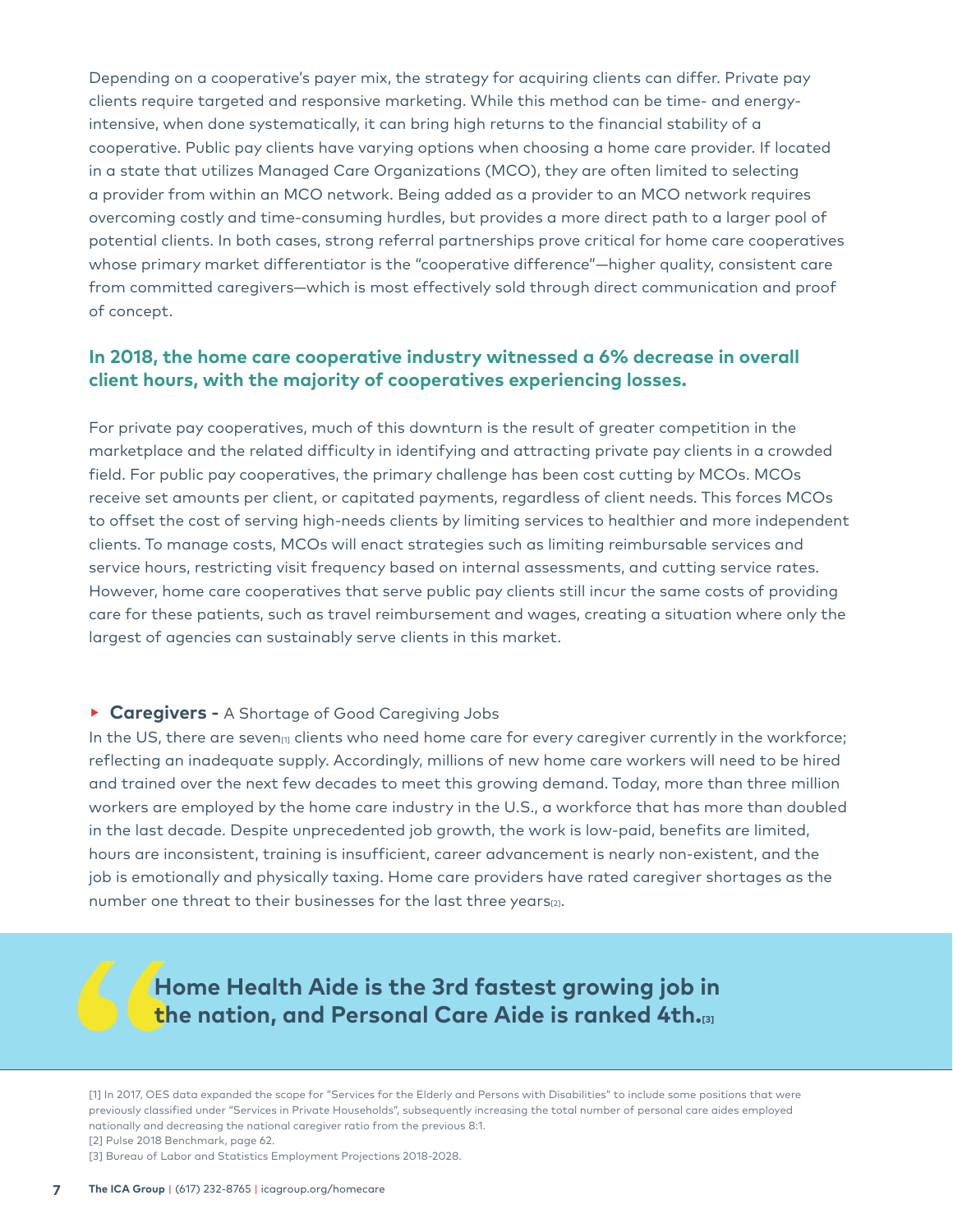In addition to an interest or calling to provide care and companionship to vulnerable citizens, wages are one of the key drivers that draw caregivers to or from the industry. CY 2017 data from the 2018 Home Care Cooperative Benchmarking Study showed that home care cooperatives paid \$1.84 more per hour than non-cooperative competitors, exclusive of benefits. In 2019, with higher quality data and stronger participation, home care cooperative wages were analyzed by a new method to paint a more accurate depiction of the wage landscape. Wage data was dissected to a state level so that comparisons were made according to the context a cooperative operates within. CNA wages were omitted from the analysis because no cooperatives currently employ CNAs. As the field grows, CNA wages will be integrated as needed.\*

### **On average, home care cooperatives that employed caregivers in 2018, were able to pay \$0.52 more per hour than their non-cooperative state competitors.**

## **Method:**



### **Weighted Non-CNA State Wages**

Each cooperative exists in a unique employment market, and therefore, the range of wage differences varied. The bottom of the field paid \$2.22 less than their non-cooperative competitors, and the highest paid \$3.37 more. Using the new state-based method, the analysis showed that cooperative wages between 2017 and 2018 grew by \$0.24. However, the larger state industries on average experienced wage increases for PCA and HHA positions of \$0.49.



\*Nine cooperatives currently operate within seven states, and weighted non-CNA wage averages were calculated for each of the seven states. These individual totals were then compared against the wage offered by the cooperative in that state to produce a difference that fell above or below the state's non-CNA weighted salary. These differences were then averaged.

There are currently 3 cooperatives in Washington, and because their wages are all very similar, their wage was done as a standard average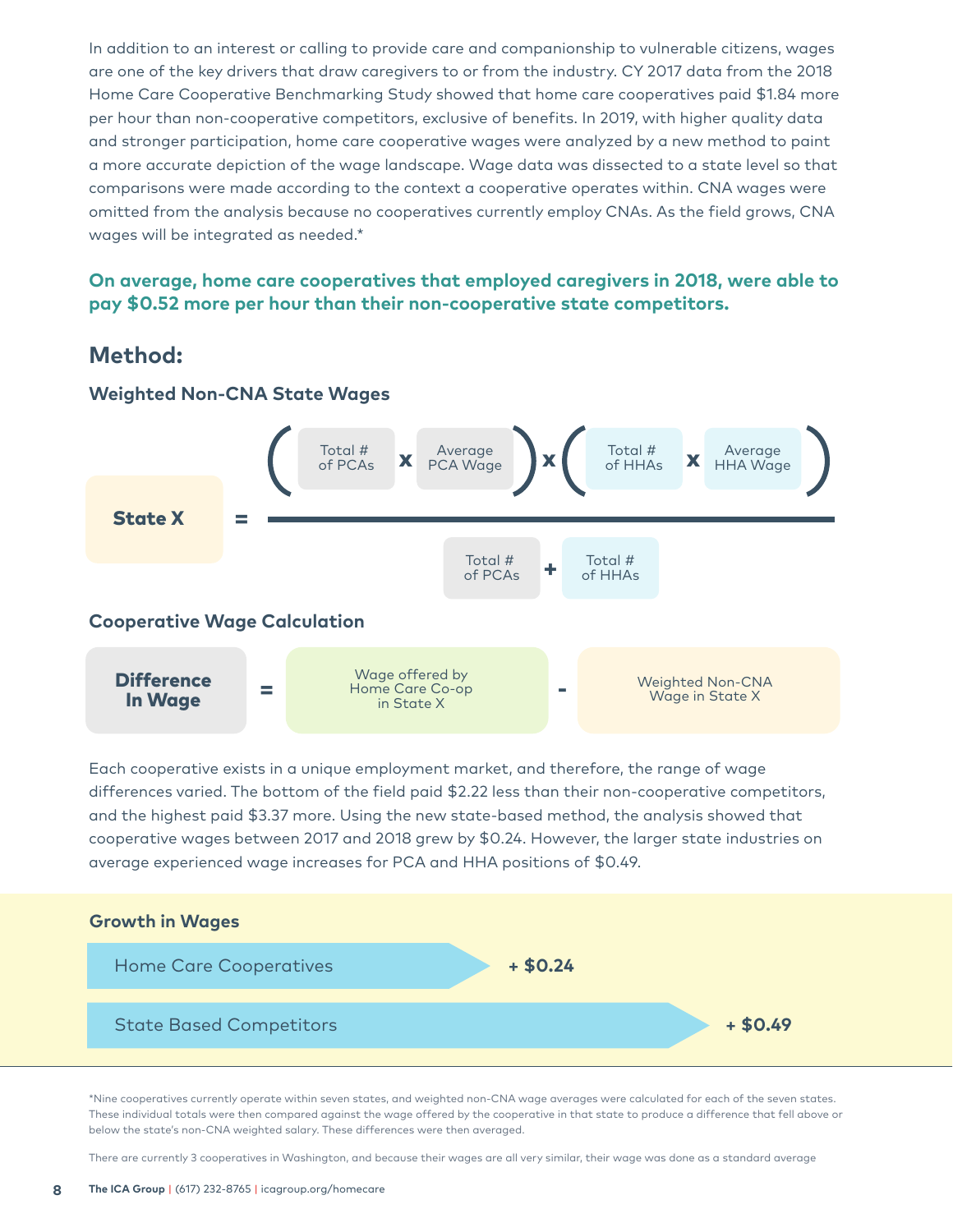In 2018, the home care cooperative sector was also impacted by the national caregiver shortage. Due to caregivers' competing interests, in total, home care cooperatives lost 92 employees in 2018; of those, 55 were member-owners. Many factors influence these shifts. Caregivers can often find equal or higher wages, and more stable and consistent hours of employment in the retail and food service industries. Many caregivers, however, truly love the caregiving profession, and the opportunity for equity, profit sharing, and decision-making afforded by home care cooperatives remains an attractive advantage. In 2018, home care cooperatives cited their top caregiver recruitment method as caregiver referrals, highlighting that engaged and supported caregivers are the best recruitment pipeline for any home care business.

A key driver in these differentials is that larger non-cooperative home care agencies and franchises with centralized operations and leaner administrative costs can respond to the demand for wages faster and in higher amounts. Home care cooperatives will need to grow or identify new and creative revenue sources in the years ahead to maintain their competitive advantage on wages.

Beyond wages, the 2019 Benchmarking Survey found that home care cooperatives provided a wide variety of opportunities and supports to caregivers, including, eight of nine cooperatives:

- ▶ Provide training that exceeds the state minimum requirement, and six of nine pay for training time
- **▸** Provide training for board members including financial literacy, equipping caregivers with valuable and transferable leadership skills
- **▸** Offer opportunities to participate in administrative work as a way to become familiarized with the business, round-out work hours and support the business
- **▸** Organize team building and social events to reduce caregiver isolation and facilitate the natural development of peer supports

Additionally, the 2019 Benchmarking Survey found:

- **▸** Seven cooperatives provide caregiver coaching and/or peer mentors
- **▸** Six cooperatives offer opportunities for speaking engagements, policy advocacy work and/or committee work
- ▶ Five cooperatives offer short-term financial supports for caregivers experiencing personal financial emergencies

These additional opportunities and supports create a unique environment in the home caregiving profession that encourages caregivers to stay.

#### **▸ Clients**

Unprecedented growth in the nation's elderly population, paired with a cultural shift towards aging at home, is driving historical growth in the home care sector. According to U.S. Census projections, a quarter of the national population will be 65 and older by 2060, 19.7% of this group will be 85 or older. Nine in ten seniors want to "age in place" in their current home and community, and an estimated 70% will need help with basic daily living activities to do so.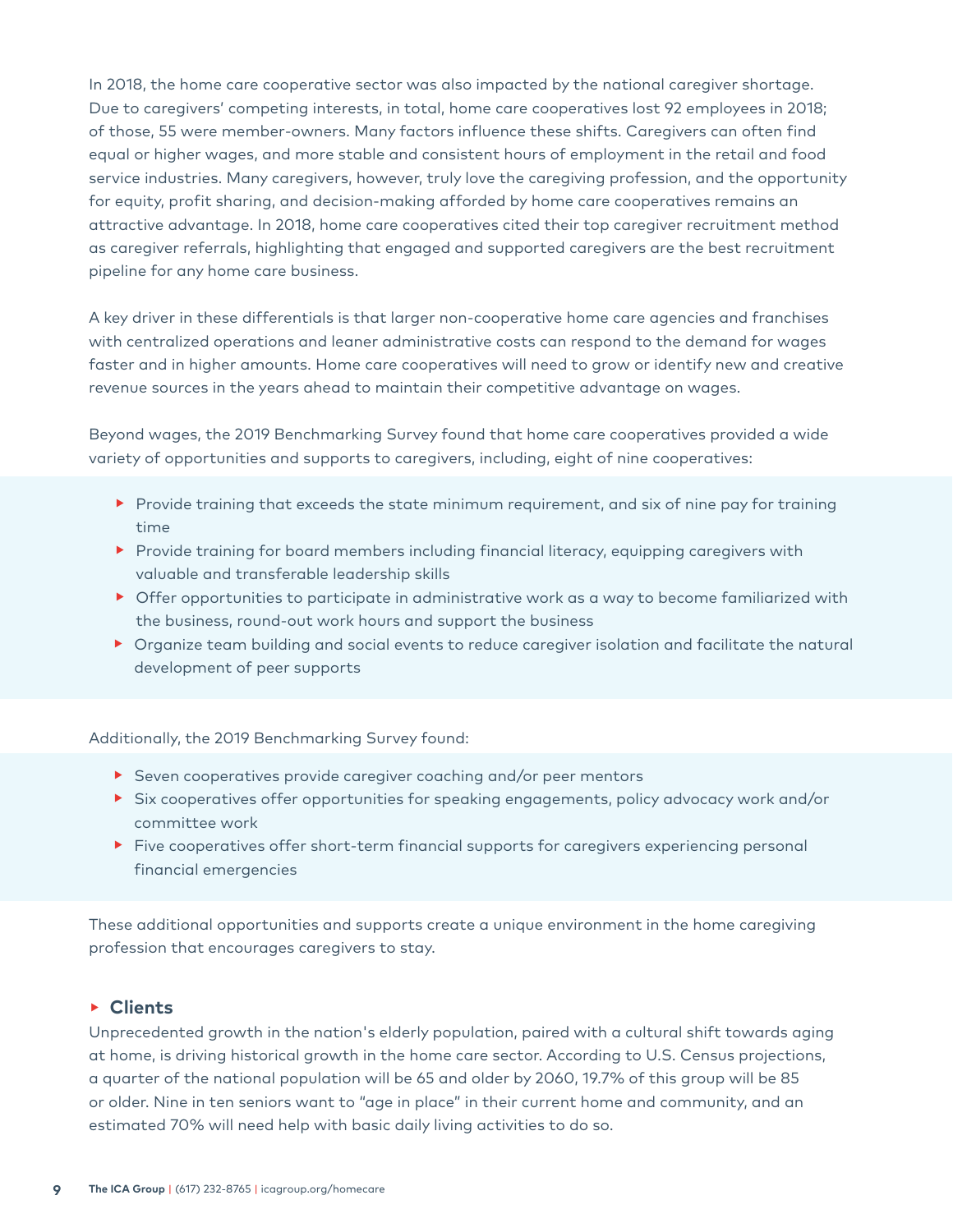#### *A Commitment to Caring: Turnover & Tenure*

For this rapidly growing population, the consistent availability of quality caregivers is paramount for long term health. However, in the home care industry 82% of caregivers quit their jobs or leave the industry entirely each year, creating significant challenges for both agencies and clients. This is up from 67% last year, already an industry high $m$ . For clients, high caregiver turnover is highly disruptive, resulting in inconsistency of care at best, and a degraded care experience. For home care agencies, turnover in caregivers jeopardizes the quality standards an agency builds its reputation upon and creates significant administrative and financial burdens. The estimated cost of turnover is \$2,600 per caregiver lost[2].

**Home care cooperatives outperform the broader home care industry with an average annual caregiver turnover rate of only 38%, demonstrating that ownership and democratic participation results in meaningful differences for both caregivers and clients.**

While turnover increased by 15% in the broader home care industry, turnover increased only 8% in the cooperative sector from 30% in CY 2017 further validating the cooperative advantage. As worker-led businesses, home care cooperatives prioritize improved working conditions and on-the-job supports.

Tenure for the national home care industry sits at a 15-month median, while median tenure for home care cooperatives sits at 16 months. The tenure range for home care cooperatives is highly influenced by the operational age of a cooperative, however. Tenure for home care cooperatives that have been in operation for five years or more jumps to 27 months. As younger cooperatives continue to establish themselves and carve out their space in the market, tenure will continue to increase. Finally, for sector leaders, those with the longest tenure and most robust caregiver supports tenure rises to a high of 65 months, a tenure nearly unheard of in the larger home care industry.



<sup>[1] 2018</sup> and 2019 Home Care Pulse Benchmarking Studies [2] 2017 Home Care Benchmarking Study